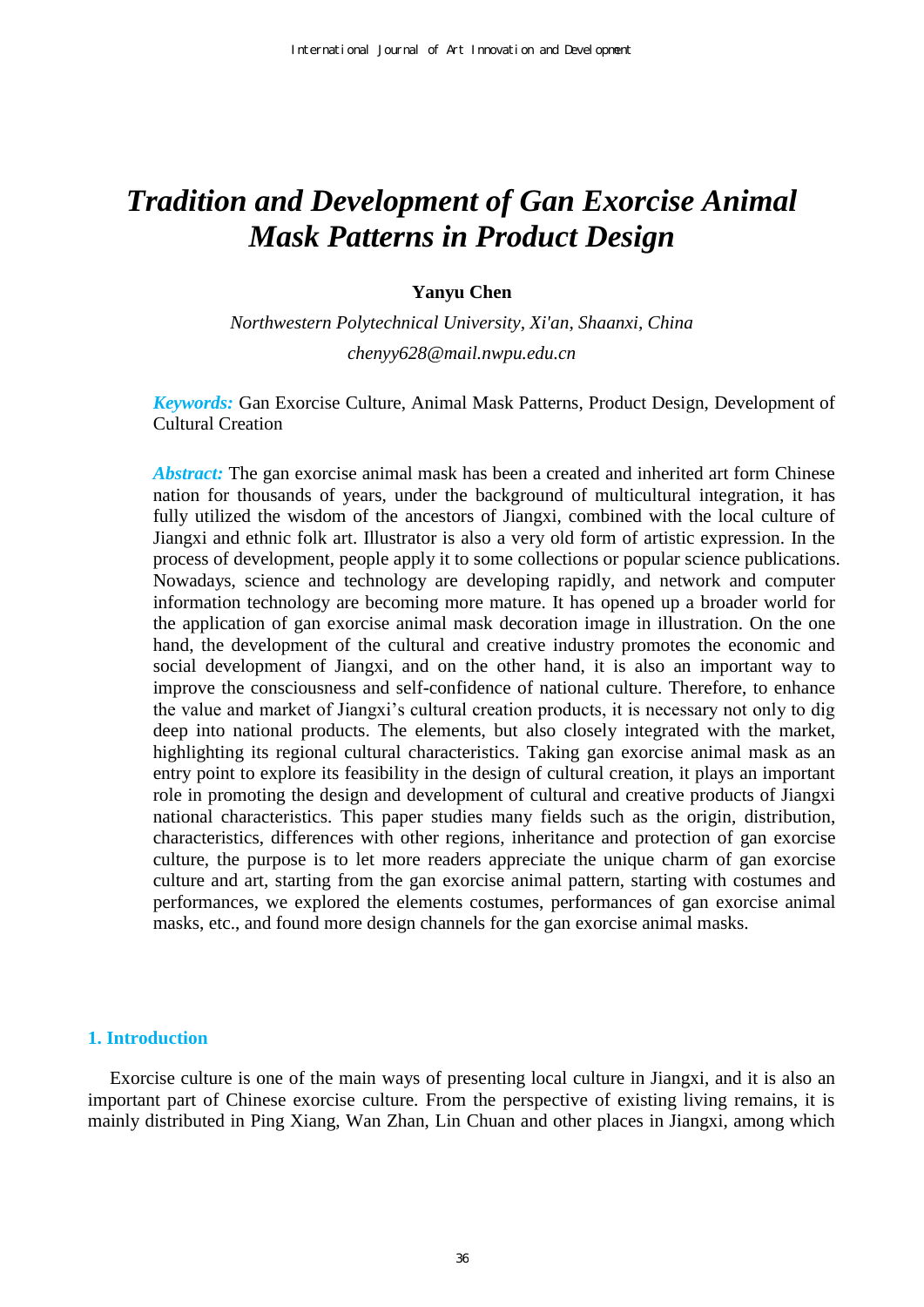Ping Xiang's Xiang Dong [gan](https://fanyi.sogou.com/?keyword=Gan&fr=websearch_submit&from=en&to=zh-CHS) exorcise animal masks, Nan Feng fleas, Wu Yuan dances, Lean dances, etc., have been selected for the country's first intangible cultural heritage list. The lag and lack of digital construction of exorcise resources, in addition to the lack of economic development in our province, lack of technology and talent, and the lack of understanding of the digital construction of [gan](https://fanyi.sogou.com/?keyword=Gan&fr=websearch_submit&from=en&to=zh-CHS) exorcise [1]. Because it not only directly affects the importance and input of the digital construction of this resource, but also directly affects the operational path and functional effects of the digital construction of this resource.

Chinese cockroach [gan](https://fanyi.sogou.com/?keyword=Gan&fr=websearch_submit&from=en&to=zh-CHS) exorcise animal masks have a long history and are recorded in many ancient literatures. For example, "The Ancient and Modern Books" said: "The old priests have three sons, and they are dead and plague ghosts... So in the year of December, when they were killed, in the cable room, the epidemic is sneaky." This historical document records the activities of early human sacrifices [2-5]. The [gan](https://fanyi.sogou.com/?keyword=Gan&fr=websearch_submit&from=en&to=zh-CHS) exorcise mask plays a very important role in the burnt offering. The development of the [gan](https://fanyi.sogou.com/?keyword=Gan&fr=websearch_submit&from=en&to=zh-CHS) exorcise mask has gone through four stages: [gan](https://fanyi.sogou.com/?keyword=Gan&fr=websearch_submit&from=en&to=zh-CHS) exorcise animal masks masks of ghosts and gods - hero masks - masks of secular figures. The mask of the opera is an indispensable prop in the performance of the opera, and the wearing of the [gan](https://fanyi.sogou.com/?keyword=Gan&fr=websearch_submit&from=en&to=zh-CHS) exorcise mask becomes an important feature that distinguishes the opera from other masks [6, 7]. The believers believe that the mask is a kind of "magic object", and there are many sayings about the origin of this "magic object". In ancient times, humans depended on collecting wild fruits and hunting for their livelihood. The primitive people used weapons such as guns, bows, stones, lassos and other weapons to hunt for prey such as bison, antelope and birds [8]. Because the weapons used are backward, there are many dangers in hunting, and they may be bitten or even eaten by animals, which makes hunters have to find ways to prevent prey attacks [9]. Therefore, in order to deceive prey, primitive people often dress themselves up as animals and bring masks to get close to the prey and capture it. To sum up, the primitive people used masks to hunt for the purpose of deceiving intimidating prey, blinding the animal soul and preventing animal revenge.

The [gan](https://fanyi.sogou.com/?keyword=Gan&fr=websearch_submit&from=en&to=zh-CHS) exorcise animal mask has a strong religious meaning, and the whole color performance is relatively strong and thick. Through exaggerated techniques, according to certain requirements, the personality characteristics of the [gan](https://fanyi.sogou.com/?keyword=Gan&fr=websearch_submit&from=en&to=zh-CHS) exorcise mask are emphasized. In the use of color, mostly red and yellow, red material is cinnabar, you can soothe the nerves, exorcise the evil spirits, meaning the loyalty, just like Guan Yu's face is red. The yellow material is regular, which is mainly used to detoxify, highlighting the calmness of the target [10]. Both are derogatory, they all have the effect of repelling ghosts, and the difference between the two tones is particularly eye-catching, so it is most commonly used. White represents treacherousness, black represents justice, and blue represents insidiousness. These are similar to traditional Chinese drama, which further proves the close relationship between culture and drama [11]. The [gan](https://fanyi.sogou.com/?keyword=Gan&fr=websearch_submit&from=en&to=zh-CHS) exorcise animal mask reflects the ancient people's pursuit of a better life, making various attempts to seek help from the gods to solve problems that they cannot solve. This is a struggle against fate. They believe that cookware has incredible spiritual power and can be honoured by the acquisition of auspiciousness or the avoidance of disasters. Through research, we can deeply understand the way of thinking and behavior of ancient humans, and form a more intuitive understanding of the history of human development.

The development trend of [gan](https://fanyi.sogou.com/?keyword=Gan&fr=websearch_submit&from=en&to=zh-CHS) exorcise art is bound to move towards diversification. The art style after the Renaissance reflects the diverse needs of the public for art. National culture and art is an important inspiration for enriching the multidimensional development of art design. It contains a long history and cultural heritage, which embodies the spiritual wisdom of generations and represents the aesthetic and spiritual pursuit of the masses in a long historical period. Incorporating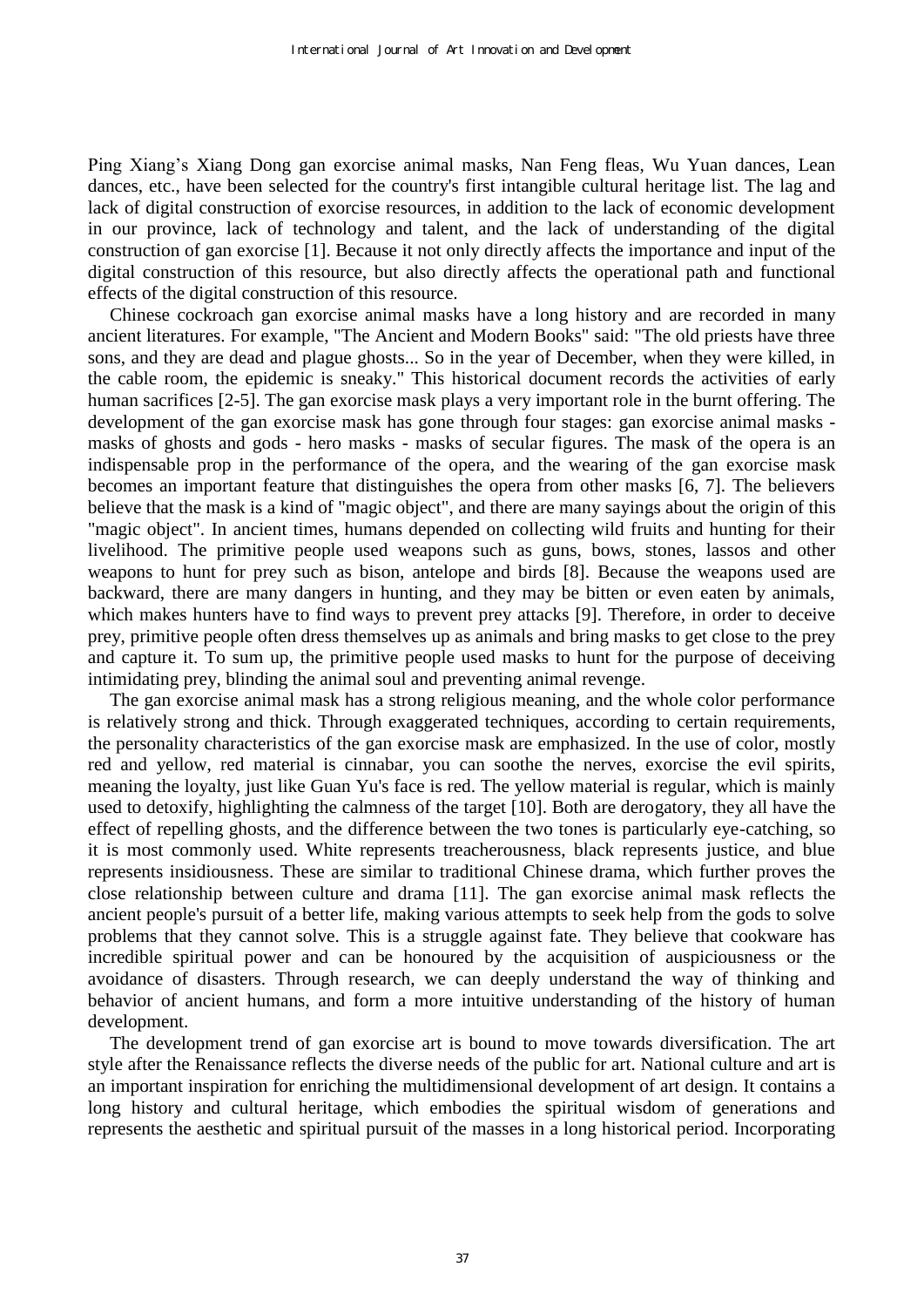the artistic elements of the Shu culture into the design teaching, we can give full play to the national [gan](https://fanyi.sogou.com/?keyword=Gan&fr=websearch_submit&from=en&to=zh-CHS) exorcise cultural advantages of the Shu culture, highlight its regional cultural characteristics, enrich the display dimension of art design works, and enrich the connotation of art design works from the spiritual and cultural aspects. Give it more vital emotional power and spiritual resonance. This paper studies the origin, distribution, characteristics, differences with other regions, inheritance and protection, and so on. The purpose is to let more readers appreciate the unique charm of [gan](https://fanyi.sogou.com/?keyword=Gan&fr=websearch_submit&from=en&to=zh-CHS) exorcise culture and art. Starting from the pattern, starting with costumes and performances, we explored the elements of masks, costumes, performances, etc., and found more design channels for animal masks.

#### **2. The Culture and Craftsmanship of the [Gan](https://fanyi.sogou.com/?keyword=Gan&fr=websearch_submit&from=en&to=zh-CHS) Exorcise Animal Mask**

## **2.1. Cultural Characteristics of [Gan](https://fanyi.sogou.com/?keyword=Gan&fr=websearch_submit&from=en&to=zh-CHS) Exorcise Animal asks**

[Gan](https://fanyi.sogou.com/?keyword=Gan&fr=websearch_submit&from=en&to=zh-CHS) exorcise animal mask religious culture, "religious phenomenon is a social phenomenon that occurs in human society. For religious culture, the oppression of human beings by natural forces and social forces is also the root of religious culture, while the masses of the people are religions. The creator of culture. In real life, because religious culture has penetrated into people's daily life and has a wide range of masses, it is bound to have a major impact on the development of the nation. "The religious culture of masks is reflected in religious taboos, there are three aspects of the mask dance, the mask and the mask dancer's opening. Most of the religious taboos are related to mask dance performances. Whether it is a mask dance or a mask dance, there are many taboos. Fasting must be done before ceremonial events and performances. In the past, the time of fasting was one month. Now it only takes one week. During this period, you can't eat cockroaches. The usual diet can only be some lighter foods. Foods with strong pungent taste, such as onions, ginger and garlic, should also be fasted. During the fast, you can't kill. Lu Yao lived in the hinterland of Da Yao Shan. In the past, the Ao Yao family generally kept Yao Dao and shotguns. Playing birds, playing wild boars, catching voles, and catching horses were all part of daily life. Now the country prohibits Ao Yao from keeping shotguns on the mountain. Animal and plant resources are protected.

Taboo usually has two meanings. First, it is not allowed to use the revered gods casually. Otherwise, it will be regarded as a kind of defamation and will be punished. Second, it is not allowed to casually contact unsightly and dangerous things that are despised, otherwise it will also lead to misfortune and disaster. Taboos are widespread in people's lives, and mask taboos are one of them. In the minds of ordinary people, masks are the incarnations and carriers of gods, ghosts, and ancestors. They are both sacred and dangerous, ominous, and thus create taboos on masks. "The animal of [gan](https://fanyi.sogou.com/?keyword=Gan&fr=websearch_submit&from=en&to=zh-CHS) exorcise animals masks should be produced by the needs of the gods. The gods of the jumping king, the king of the tour, and the gods worshiping other temples are inseparable from the mask. Religious taboos are widely found in all parts of the world and in all nations of the world, and human beings. Early cultures and religions are inseparable, and religion-related activities must comply with taboos. The secular and entertaining trends of [gan](https://fanyi.sogou.com/?keyword=Gan&fr=websearch_submit&from=en&to=zh-CHS) exorcise animal masks are obvious, but taboos still exist.

After the opening, the dancers wore scorpion [gan](https://fanyi.sogou.com/?keyword=Gan&fr=websearch_submit&from=en&to=zh-CHS) exorcise animal masks and went out to practice on the ground outside the house. Which mask is not specified, but it cannot be Pan Wang and Gan Wang, because this is a big god mask, cannot be easily worn. The necessary steps before the formal rituals are held, usually led by experienced dancers. The ceremony is simple, but it is also a serious matter. Some open dancers will have accidents during their drills, such as dizziness, top-heavy, and fall in serious cases. This situation may be that the dancers' practice is not enough. They can only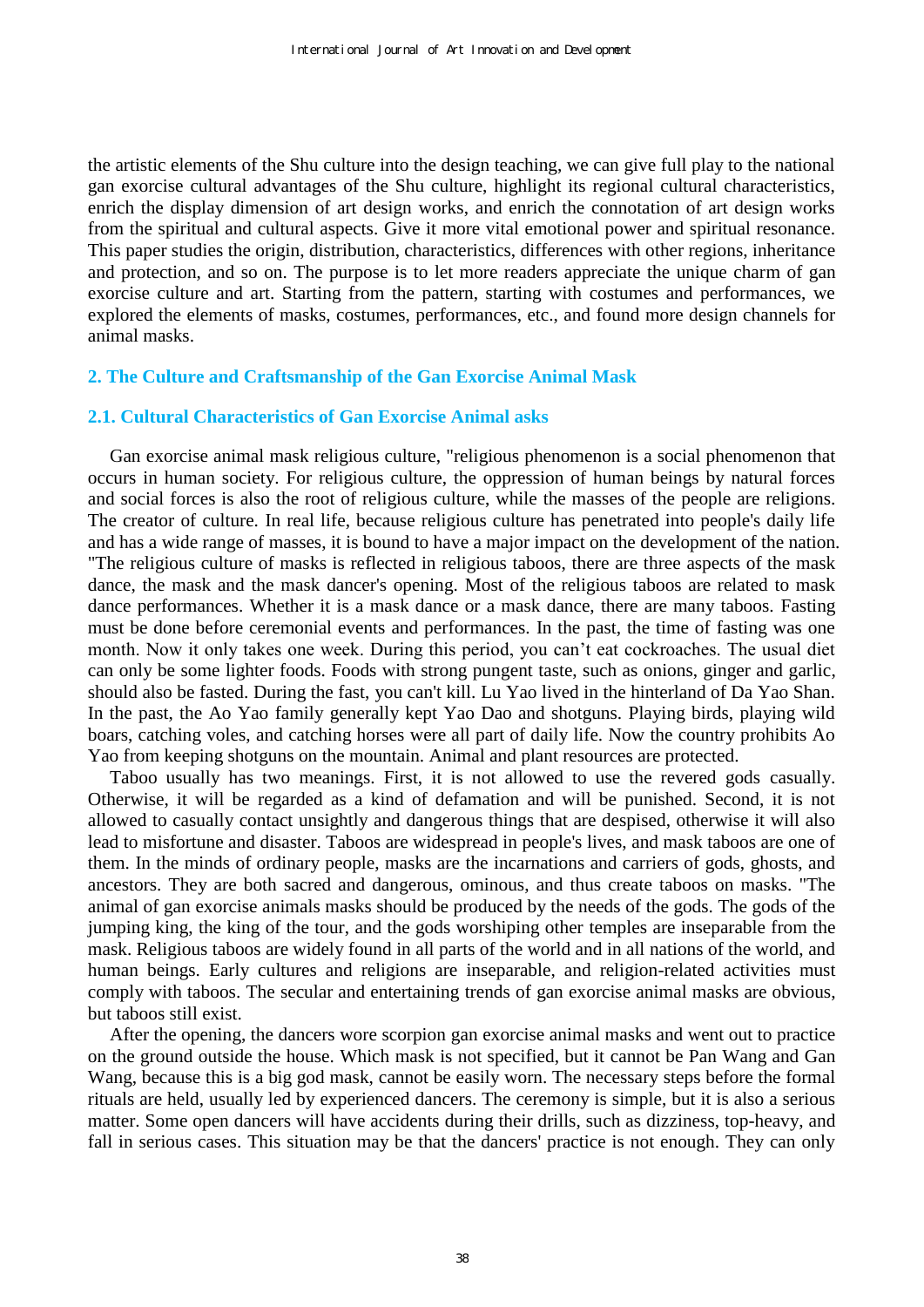wear a little god mask, which is not suitable for the great god for the time being.

#### **2.2. Design Process of Animal Mask**

The uniqueness and beauty of tourist souvenirs is the most intuitive feeling from the shape, while the beauty of the shape is obtained by processing the suitable materials through exquisite craftsmanship. Taking the [gan](https://fanyi.sogou.com/?keyword=Gan&fr=websearch_submit&from=en&to=zh-CHS) exorcise animal mask as an example, the premise of practical souvenir design is to study its unique design process, so that the local art can be better integrated into the product design. The animal mask is a small piece of sculpture. It is pure art in the field of plastic art, but it also uses design and craftsmanship at the level of creation. It is also in order to meet the needs of human use. It is essentially creased, crafted, and therefore designed. As a successful design, its material, process and structure are the important factors to achieve its practical function perfectly, and it is also the basic condition. The artistic conception of artistic aesthetics and design is the main condition for realizing its fit form. It can be said that the material, the craft and the structure create the body of the design, and the artistic aesthetic and the humanistic conception give it the soul. The body and the soul are inseparable. The body that loses the soul is just a walking dead, and the soul that has lost its body cannot be attached. The reason why the [gan](https://fanyi.sogou.com/?keyword=Gan&fr=websearch_submit&from=en&to=zh-CHS) exorcise animal mask culture can be passed down for thousands of years are closely related to the above conditions. The material form of the [gan](https://fanyi.sogou.com/?keyword=Gan&fr=websearch_submit&from=en&to=zh-CHS) exorcise animal mask culture is the mask to which its soul depends. Its production is done by wood and lacquer. The different techniques contain different materials, techniques and structures. Therefore, it seems that the production process of the complex [gan](https://fanyi.sogou.com/?keyword=Gan&fr=websearch_submit&from=en&to=zh-CHS)  exorcise animal masks without the ancient furniture and other wooden objects is not simple.

The core problem to be solved by the design is "man-made use", that is, the specific method used by people to create the design through the material. The selection method of the 10,000-year-old [gan](https://fanyi.sogou.com/?keyword=Gan&fr=websearch_submit&from=en&to=zh-CHS) exorcise animal mask is the most primitive and most useful - based on local materials. There are many materials for making masks, such as metal, stone, wood, and plastic products. Of course, there was no such thing as plastic products in the era when the [gan](https://fanyi.sogou.com/?keyword=Gan&fr=websearch_submit&from=en&to=zh-CHS) exorcise animal masks were carved, and the kind of frivolity that plastic products brought to people was incompatible with the [gan](https://fanyi.sogou.com/?keyword=Gan&fr=websearch_submit&from=en&to=zh-CHS) exorcise animal mask culture that accumulated thousands of years of Chinese culture. The cost of metal masks and stone masks is too high, and the most important thing in Jiangxi is the green mountains and green waters. The easy-to-use and easy-to-engraving of wood makes it the best choice for [gan](https://fanyi.sogou.com/?keyword=Gan&fr=websearch_submit&from=en&to=zh-CHS) exorcise animal mask making materials. The Wan Zai [gan](https://fanyi.sogou.com/?keyword=Gan&fr=websearch_submit&from=en&to=zh-CHS) exorcise animal mask is the perfect combination of these beautiful wood and delicate traditional wood craftsmanship.

The pros and cons of the material are directly related to the function of the object, and the unsuitable material will affect the function of the object, which is decisive. The choice of design material determines its function and quality, and the quality includes the weight, texture and durability of the design. The existing scorpion [gan](https://fanyi.sogou.com/?keyword=Gan&fr=websearch_submit&from=en&to=zh-CHS) exorcise animal masks are mostly carved from eucalyptus wood, but it is said that there have been masks of sacred gods carved in sandalwood, which should be passed down by the old maiko, and then stolen. The scented sandalwood and eucalyptus are excellent woods carved from [gan](https://fanyi.sogou.com/?keyword=Gan&fr=websearch_submit&from=en&to=zh-CHS) exorcise animal masks. The fragrant sandalwood has a long growth cycle, and its texture is hard, delicate, smooth, and has a good hand feeling. It is a rare tree species, as shown in Figure 1 (left). China's natural sandalwood trees have been cut down as early as the Ming and Qing Dynasties. Sandalwood on the market has been rare, not to mention the use of it to engrave masks. The structure of the eucalyptus wood is fine and uniform, the cutting surface is smooth, it is not easy to be deformed after drying, and the durability is strong. It is not only easy to engrave, but also anti-mite and anti-mildew. It is a good engraving and preservation of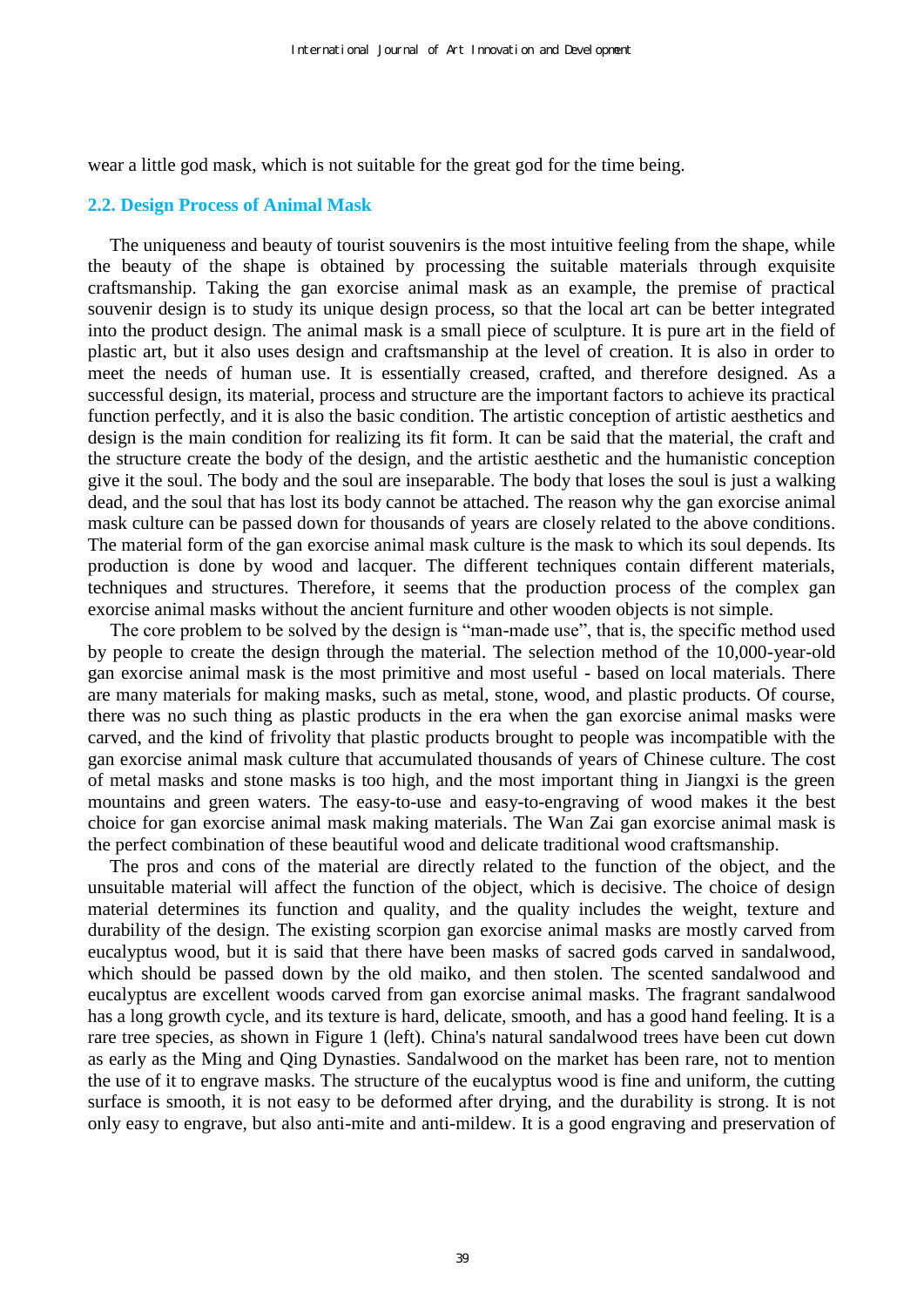the [gan](https://fanyi.sogou.com/?keyword=Gan&fr=websearch_submit&from=en&to=zh-CHS) exorcise mask of the scorpion in the subtropical climate. Select, see Figure 1 (right). The [gan](https://fanyi.sogou.com/?keyword=Gan&fr=websearch_submit&from=en&to=zh-CHS) exorcise enamel mask of eucalyptus, which is rich in eucalyptus, is easier to obtain.



*Figure 1: Wood selection* 

# **2.3. The Color of the [Gan](https://fanyi.sogou.com/?keyword=Gan&fr=websearch_submit&from=en&to=zh-CHS) Exorcise Animal Mask**

In addition to the uniqueness of the [gan](https://fanyi.sogou.com/?keyword=Gan&fr=websearch_submit&from=en&to=zh-CHS) exorcise animal mask, color is also one of the important artistic expressions. Color affects people's physiology, psychology and spirit through vision. The color of the mask increases the mystery of faith. The colorful face shell also adds highlights to the secular drama performance while enjoying the gods. The [gan](https://fanyi.sogou.com/?keyword=Gan&fr=websearch_submit&from=en&to=zh-CHS) exorcise animal mask is simple and clear, pure and fresh. The folk song said: "Red is loyal and white is rape, black is just straight gray and brave, yellow is fierce grass blue, green is Xia wild powder old age, gold and silver two-color color bright painting demon devil god judgment." A mask is no longer only solid color Instead, the facial features or patterns are colored in complementary colors (opposite colors) or neutral colors (black, white, etc.), or strong and variable large-area opposing color blocks are applied to the same mask. These contrasting colors, in turn, have a sense of jumping, making the character's image more vivid. The material used for red is red cinnabar, which can calm the nerves. The red symbolizes blood and fire. The table is brave and straightforward. It is the dominant color in positive life emotions. Guan Gong, Lei Gong, and Yan Liang usually use red or heavy color to exorcise evil spirits (Figure 2, image source network www.baidu.com). The yellow table town demon ward off evil, the material used is the realgar medicine, this medicine can solve the five poisons, implying the calm, old-fashioned character of its characters.



NUO CULTURE'S PIONEERING MASK

*Figure 2: Character mask*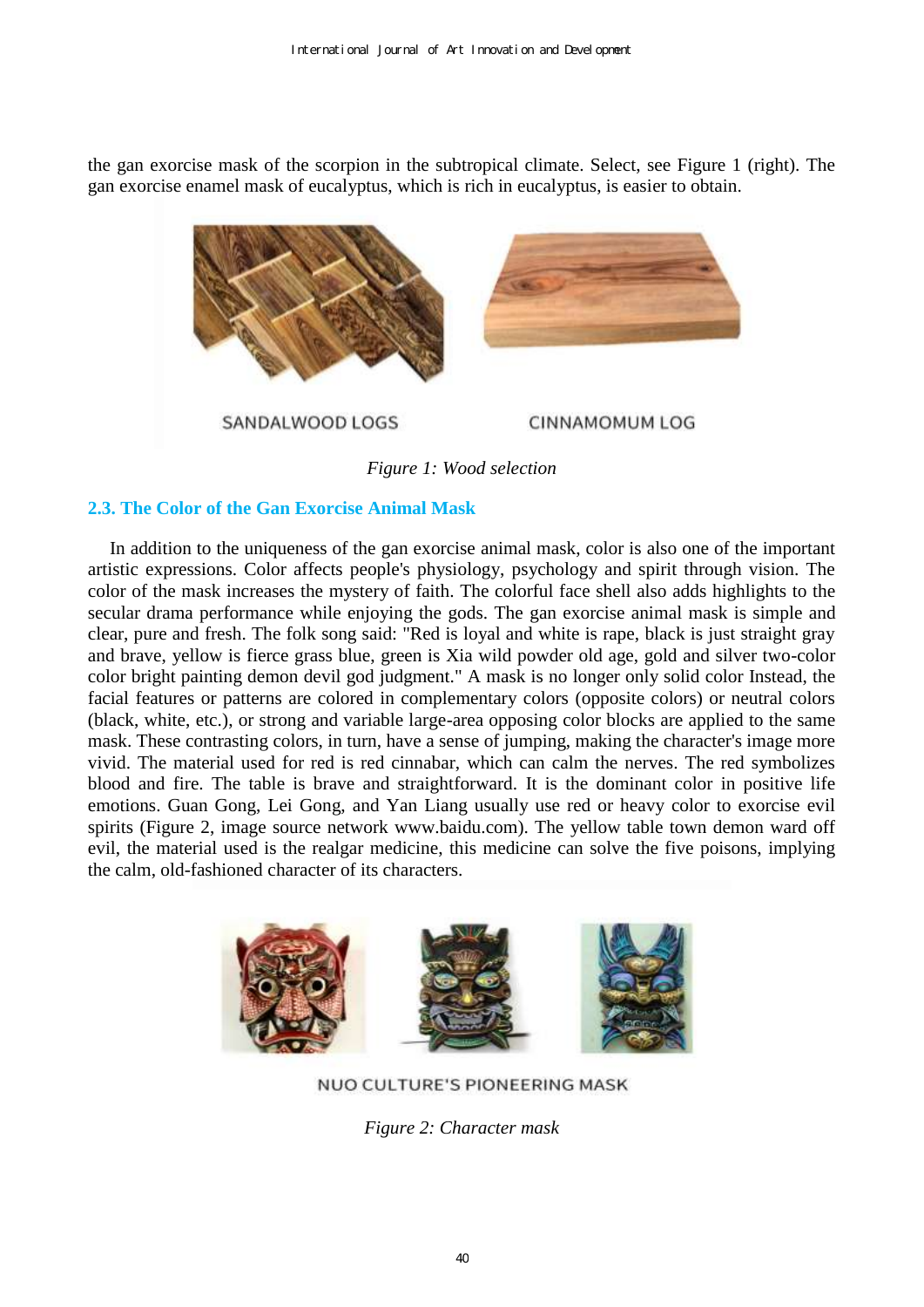Yellow is common in the use of props, flags, sedan rides and other props. The [gan](https://fanyi.sogou.com/?keyword=Gan&fr=websearch_submit&from=en&to=zh-CHS) exorcise animal mask represents the sublime, broad, and calm character of the character. White table treacherous. The cyan table is cold. Blue represents the "yin" and "ghost" in the temple, showing the insidious horror of the characters, so many of the generals of the state are all green and fangs." Black, with Bao Gong, Xiao Gui, Judge, Lei Gong, Zao Wang, Big Four Heaven will be the representative, black is the color of the night, deep, fear (Figure 3, picture source network *[www.baidu.com](http://www.baidu.com/)*).



# ANIMAL MASKS OF NUO CULTURE

# *Figure 3: Animal mask*

It is not difficult to see that the ghosts, characters and animals in these masks are symbolic symbols, and the symbols are the combination of "referring" and "signifier". "Signifier" refers to the image, text, language, and form of things. At the level he refers to is the guardian of kindness and kindness, and the spiritual sustenance and belief of the people of the world is the embodiment of justice and kindness. For the interpretation of symbols, the meaning of symbols is ultimately derived from the deep cultural structure. This cultural structure is both synchronic and diachronic. Second, in the context of a specific cultural structure, there is an arbitrary relationship between the signifier and the sign of the symbol. The third is that the signifier and sign of the symbol are combined to produce a symbolic form of difference by applying the method of metaphor and metaphor. [Gan](https://fanyi.sogou.com/?keyword=Gan&fr=websearch_submit&from=en&to=zh-CHS) exorcise Animal masks are transmitted through non-verbal symbols to create visual symbols that conform to people's living habits and aesthetic habits. Symbols generally emphasize "seeking the same" so that they are easy to understand. The creator will be kind and pleasing, with wide face and long ears, smiling, and expressed in soft colors. This is where the creator encodes the elements into symbols, which will make us generally associate with kindness and justice. The information received after the symbol is decoded, that is, the cultural image produced by the "referred" is reflected in the graphic element of "signifier".

In short, the color characteristics of [gan](https://fanyi.sogou.com/?keyword=Gan&fr=websearch_submit&from=en&to=zh-CHS) exorcise animal masks are examples of the use of vulgar colors (folk colors), these highly saturated colors, strong and full of jumping, even if the character's expressiveness and appeal are strengthened, and the mask is made It is very eye-catching in the open and old performance venues, which can firmly attract the attention of the audience.

## **3. [Gan](https://fanyi.sogou.com/?keyword=Gan&fr=websearch_submit&from=en&to=zh-CHS) Exorcise Animal Mask Pattern Research Method**

## **3.1. Research Methods**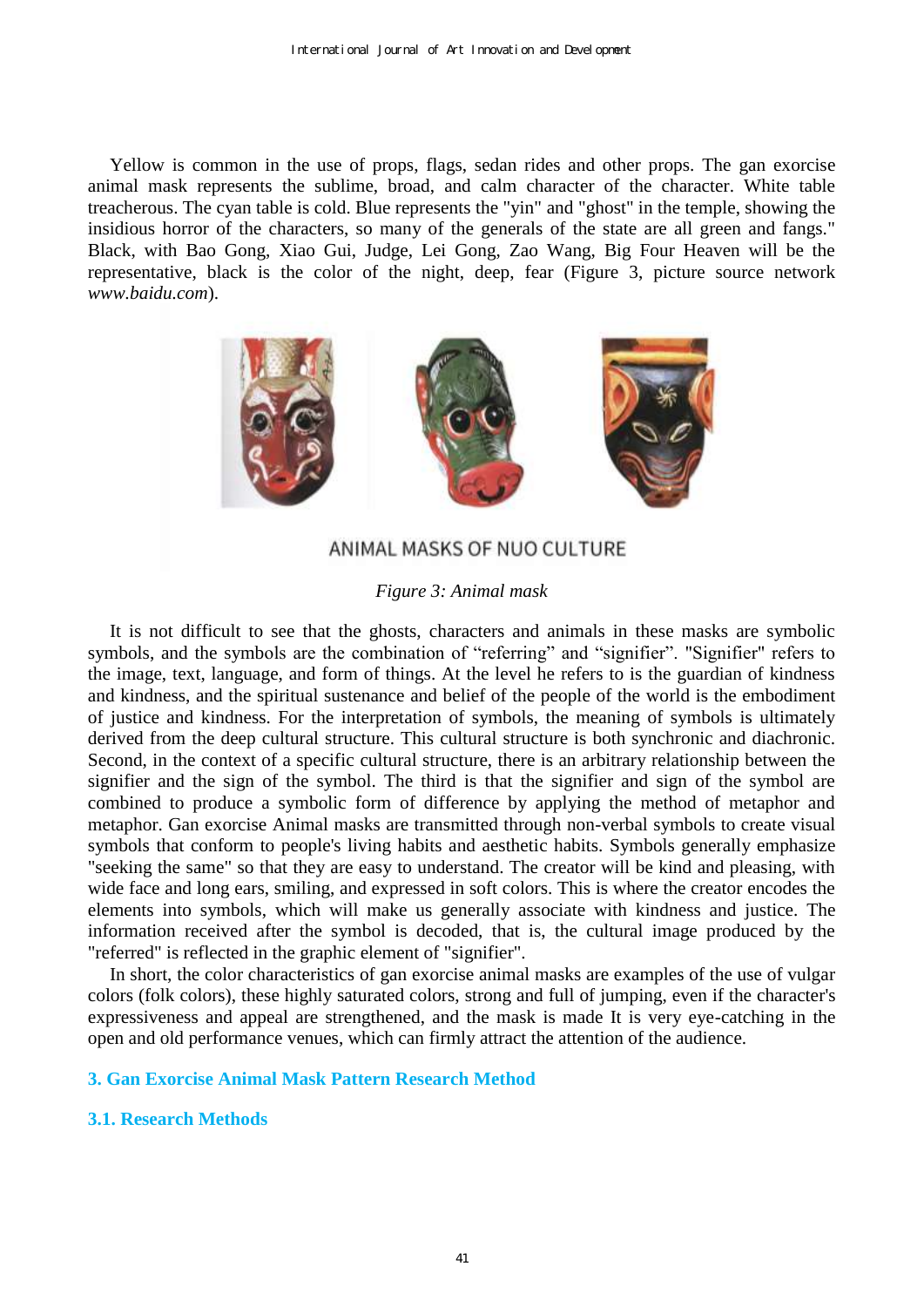(1) Field investigation method: In the study of this paper, the area where the mask pattern of the cockroach has a great influence. Going deep into the local area, interviewed and recorded local folk artists and non-legacy cultural management personnel, photographed a large number of pictures, and collected local county records and other written materials.

(2) Document collection method: This article collects a large amount of relevant literature materials and related theoretical monographs through the Internet, the superstar e-book, Baidu and other Internet and school library books, which is a theoretical preparation and preparation for the writing of this thesis.

(3) Classification research method: Select a representative mask from the [gan](https://fanyi.sogou.com/?keyword=Gan&fr=websearch_submit&from=en&to=zh-CHS) exorcise animal mask pattern for classification analysis, and summarize the modeling characteristics.

#### **3.2. Research Ideas**

The research ideas of this paper are shown in Figure 4.



*Figure 4: Research ideas on the design of [gan](https://fanyi.sogou.com/?keyword=Gan&fr=websearch_submit&from=en&to=zh-CHS) exorcise masks for cockroaches* 

The main idea of the design is: theoretical methodology - market research - exploration path element extraction - design practice. In the final chapter, a series of application cases for the introduction of [gan](https://fanyi.sogou.com/?keyword=Gan&fr=websearch_submit&from=en&to=zh-CHS) exorcise culture into modern product design are proposed to realize the innovation of product design. Based on the existing theoretical works of [gan](https://fanyi.sogou.com/?keyword=Gan&fr=websearch_submit&from=en&to=zh-CHS) exorcise culture in China, it is not difficult to find that most of the theoretical research is the starting point. Most of the articles simply study the development, decline and change of [gan](https://fanyi.sogou.com/?keyword=Gan&fr=websearch_submit&from=en&to=zh-CHS) exorcise culture. There are very few articles on the development and innovation of the culture of the Shu culture. How to carry on the tradition, how to carry forward the tradition, how to innovate the tradition, how to realize the combination of tradition and modernity is the only way to continue the traditional culture.

## **4. Application of [Gan](https://fanyi.sogou.com/?keyword=Gan&fr=websearch_submit&from=en&to=zh-CHS) Exorcise Animal Mask Pattern**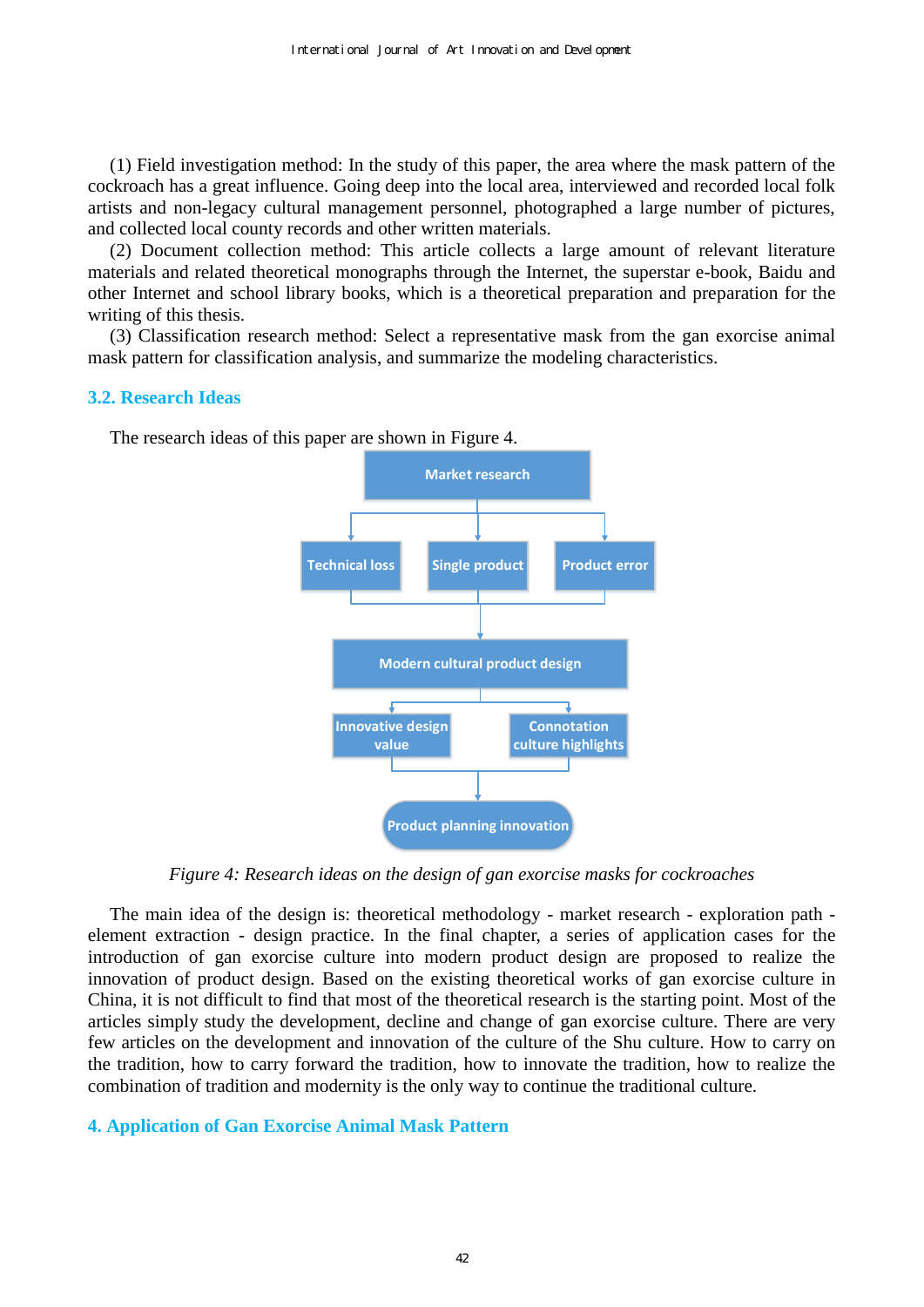## **4.1. Application of [Gan](https://fanyi.sogou.com/?keyword=Gan&fr=websearch_submit&from=en&to=zh-CHS) Exorcise Animal Mask Pattern in Digital Illustration Design**

And the [gan](https://fanyi.sogou.com/?keyword=Gan&fr=websearch_submit&from=en&to=zh-CHS) exorcise animal mask has painted a lot of rich and colorful ethnic customs. It still covers the mysterious color and can be preserved to the present day. It is not easy. Nowadays, the cultural exchanges of multi-ethnicities are becoming more and more extensive, and the impact of foreign cultures is becoming more and more serious. If we do not change the form to inherit and protect, we will definitely go to the museum. In order to promote the stability and healthy development of the [gan](https://fanyi.sogou.com/?keyword=Gan&fr=websearch_submit&from=en&to=zh-CHS) exorcise animal mask culture in Jiangxi, it is necessary to combine it with modern culture or art, and apply the artistic expression technique of the animal mask to the current digital illustration design, which is a good way out. It not only promotes the spread of national culture, but also reflects the charm and artistic characteristics of local illustrations. As one of the important [gan](https://fanyi.sogou.com/?keyword=Gan&fr=websearch_submit&from=en&to=zh-CHS) exorcise cultural carriers of Jiangxi nationality and folklore, Jiangxi's [gan](https://fanyi.sogou.com/?keyword=Gan&fr=websearch_submit&from=en&to=zh-CHS) exorcise animal mask has a strong national and contemporary characteristics, and it is applied to the design of modern digital illustrations, which is conducive to highlighting regional cultural characteristics, which can not only promote the [gan](https://fanyi.sogou.com/?keyword=Gan&fr=websearch_submit&from=en&to=zh-CHS) exorcise culture of Jiangxi. Communication and development can also drive economic development and the spread of national culture.

Different times, social phenomena will change accordingly. Under different times, people's thinking patterns and living habits will change accordingly. The illustration features of Jiangxi's [gan](https://fanyi.sogou.com/?keyword=Gan&fr=websearch_submit&from=en&to=zh-CHS)  exorcise animal masks are distinctive and the theme is novel. In the process of creation, all kinds of expression techniques are used to create works of art with the characteristics of the times and national customs, and to reproduce people's ideals, emotions and social consciousness. Due to the development of society and the advancement of human thought, the content of artistic creation of this subject is no longer the relevant content of blessings and disasters and ghosts and gods in traditional cultural connotations, but a new fashion. Take the modern digital illustration as the expression of the form and the traditional [gan](https://fanyi.sogou.com/?keyword=Gan&fr=websearch_submit&from=en&to=zh-CHS) exorcise animal mask art (Figure 5, picture source network www.huaban.com). Great changes have also taken place in the media. Modern digital illustrations use media such as film and television advertisements, product design, display design, packaging design, posters and other posters as the carrier of communication, with vivid colors and rich ethnic characteristics to attract audiences. Eyes, thus playing a role in promoting sales and establishing a brand image.



*Figure 5: Illustrator application [gan](https://fanyi.sogou.com/?keyword=Gan&fr=websearch_submit&from=en&to=zh-CHS) exorcise animal mask pattern* 

The social environment has a certain influence on the creation of modern illustrations. The creators follow the trend of this era to create works that keep pace with the times. Commercial illustrations also have such characteristics. Due to the change of the carrier from print to electronic products, the market economy of the commodity has also changed, moving towards a diversified development path, and forming a mainstream art form that is close to our vision. At the same time,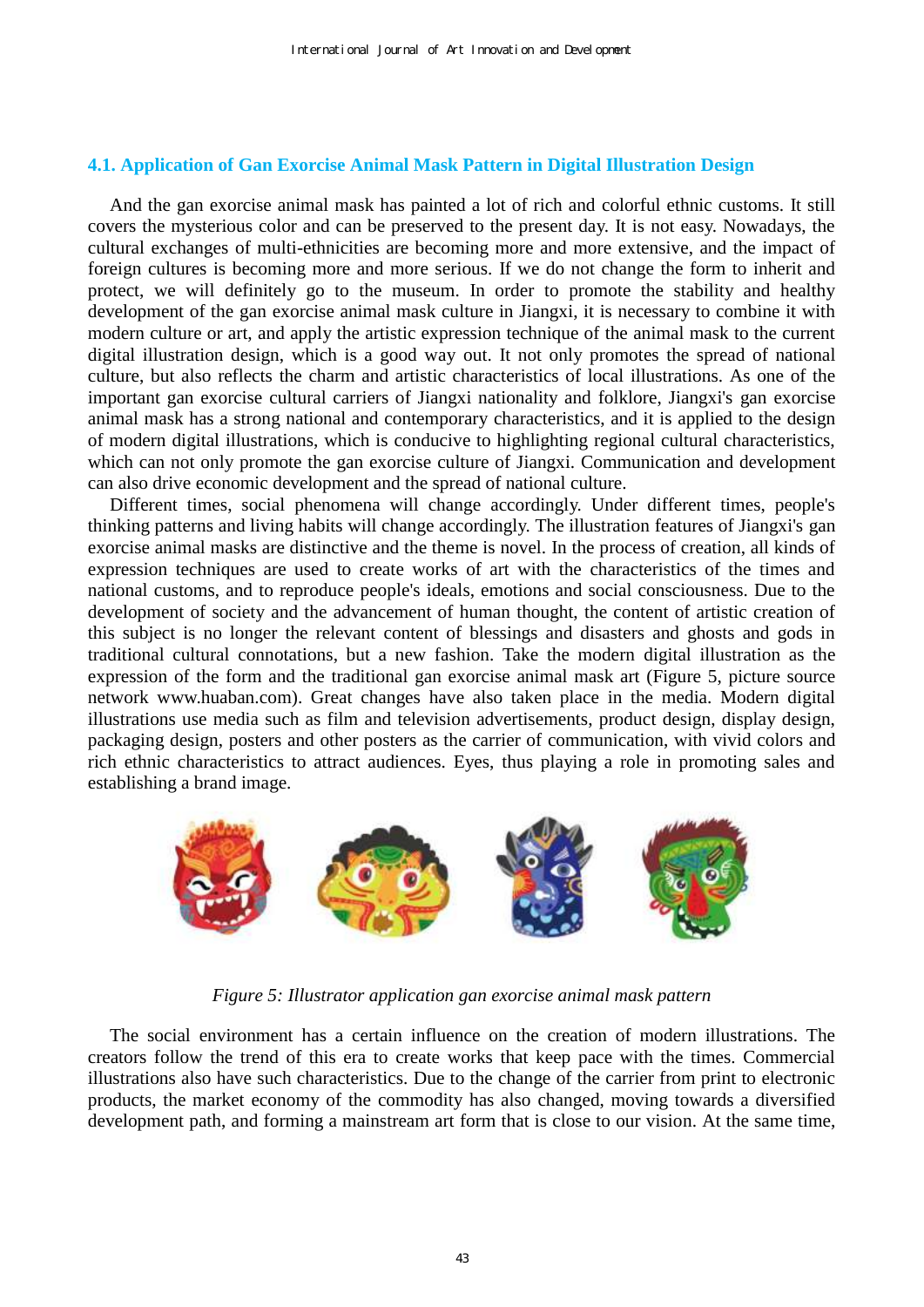it has also produced new business value, and its application is also more extensive, such as common clothing, products, posters, film and television, and packaging. In this process, not only the national culture but also the economic value is generated, so Jiangxi [gan](https://fanyi.sogou.com/?keyword=Gan&fr=websearch_submit&from=en&to=zh-CHS) exorcise the decorative image of the animal mask is very necessary in the design and application of the digital illustration.

## **4.2. Application of [Gan](https://fanyi.sogou.com/?keyword=Gan&fr=websearch_submit&from=en&to=zh-CHS) Exorcise Animal Mask Patterns in Modern Products**

In contemporary product design, in-depth understanding and reference to the styling, color and symbolism in [gan](https://fanyi.sogou.com/?keyword=Gan&fr=websearch_submit&from=en&to=zh-CHS) exorcise art is conducive to highlighting the importance of designing Chinese culture and the accurate expression of regional cultural characteristics. "Ancient" and "Today" in product design the mutual echoes also have a close relationship with each other, and can also increase the design connotation of the [gan](https://fanyi.sogou.com/?keyword=Gan&fr=websearch_submit&from=en&to=zh-CHS) exorcise art products. Figure 6 is usually the idea and process of completing a piece of art work.



*Figure 6: Basic ideas and steps to complete the work* 

#### **4.3. Innovative and Practical Use of [Gan](https://fanyi.sogou.com/?keyword=Gan&fr=websearch_submit&from=en&to=zh-CHS) Exorcise Animal Masks and Souvenirs**

The significance of a design product is whether it is needed by the market. The most direct way to know this answer is market research. According to the survey results of the random 300 netizens who will buy tourist souvenirs in Figure 7, it can be seen that 53% of netizens will choose to buy, and there are 19% of potential consumers, which can be seen from this category. Products are needed in the market, and there is a need for design and production, and then market positioning research can be carried out on such products.



*Figure 7: Statistics of tourists' possibilities for souvenir purchases* 

Designers can further understand the design and development of tourist souvenirs for this information by investigating consumer demand for souvenirs. Tourist souvenirs are generally local products with local characteristics and handicrafts that can express local culture. From the questionnaire survey results in Table 1, it can be seen that the local souvenirs are removed from the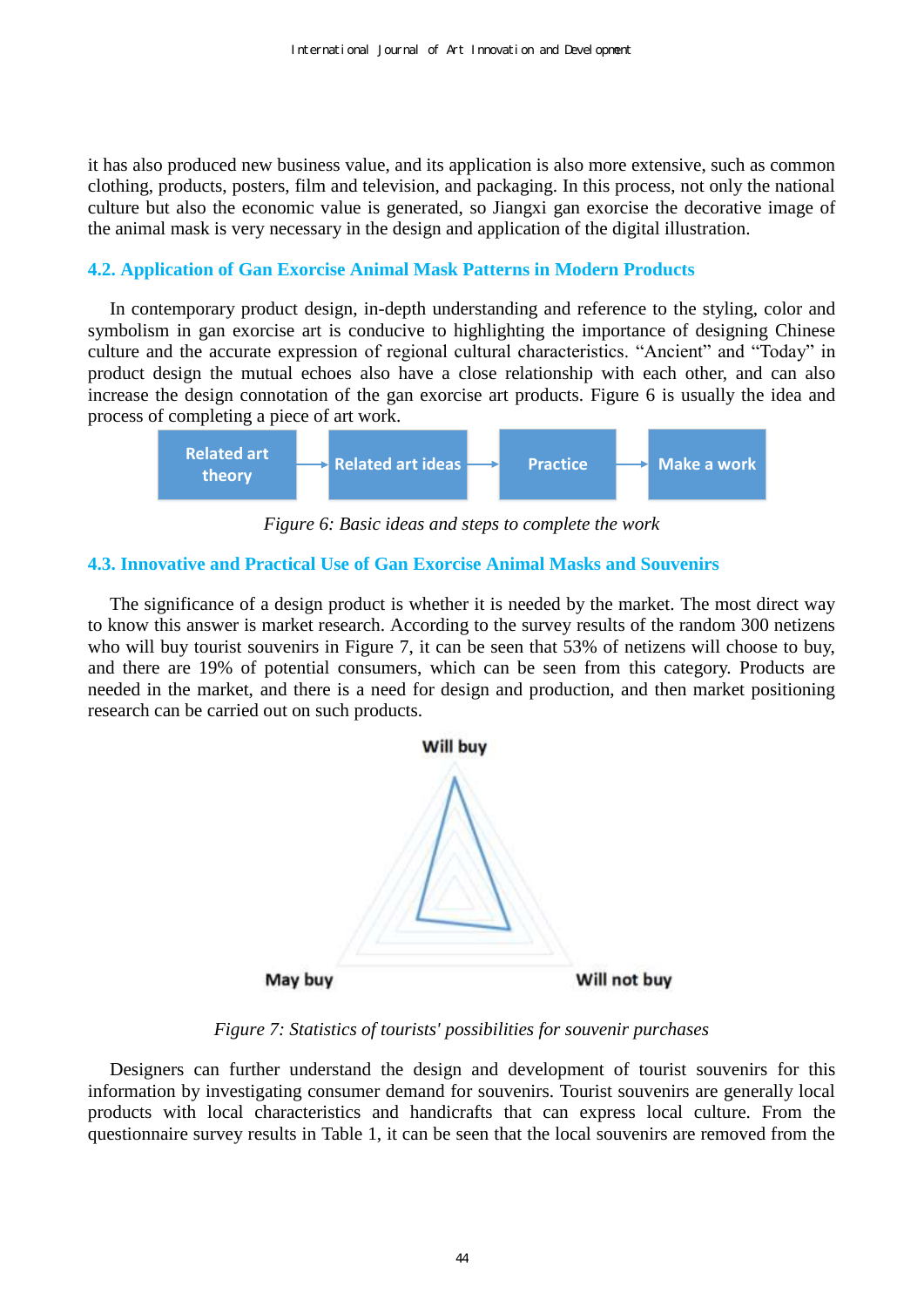tourist souvenirs, and the most popular among tourists is the local The unique craft accessories, so they have relatively large demand for such products, and the practical design products of the [gan](https://fanyi.sogou.com/?keyword=Gan&fr=websearch_submit&from=en&to=zh-CHS)  exorcise animal mask art as a tourist souvenir belong to this category.

| Select items                 | Number of votes | The proportion |
|------------------------------|-----------------|----------------|
| Local specialties            | 127             | $42\%$         |
| Local craft accessories with | 89              | 29%            |
| Local scenic album           |                 | 21%            |
| Local specialties            | 23              |                |

*Table 1: Statistics of tourist demand for tourist souvenirs* 

As shown in Figure 8, the skull mask in the design of the [gan](https://fanyi.sogou.com/?keyword=Gan&fr=websearch_submit&from=en&to=zh-CHS) exorcise animal mask costume souvenir is still expressed in the design art of direct display. The texture of the garment is divided into two types: summer cloth and cotton cloth.



*Figure 8: Souvenir [gan](https://fanyi.sogou.com/?keyword=Gan&fr=websearch_submit&from=en&to=zh-CHS) exorcise animal mask tourist souvenir design*

The coolness of the summer cloth and the softness of the cotton cloth, combined with the local characteristics of the mask art, are also a unique tourist souvenir. Souvenirs can of course not only focus on the spring and summer seasons. Leather gloves and scarves are also indispensable. The masks of the [gan](https://fanyi.sogou.com/?keyword=Gan&fr=websearch_submit&from=en&to=zh-CHS) exorcise animal masks on the leather gloves can be printed by dyeing and dyeing techniques. The patterns on the scarves can be attached by dyeing and dyeing techniques. .

# **4.4. Innovative Development of [Gan](https://fanyi.sogou.com/?keyword=Gan&fr=websearch_submit&from=en&to=zh-CHS) Exorcise Animal Mask Pattern Art**

In order to innovate and develop the [gan](https://fanyi.sogou.com/?keyword=Gan&fr=websearch_submit&from=en&to=zh-CHS) exorcise animal mask pattern art, this folk art must be built as a brand of Jiangxi cultural and creative industry. Although the government is currently trying to do this work, it has also invested part of the funds, hoping to see the economic benefits as soon as possible, and the company is also actively developing the tourism products of the [gan](https://fanyi.sogou.com/?keyword=Gan&fr=websearch_submit&from=en&to=zh-CHS) exorcise animal mask pattern art. In order to truly innovate and develop, the animal mask pattern art must create its own cultural brand in the context of the cultural and creative industry. The innovative design of the [gan](https://fanyi.sogou.com/?keyword=Gan&fr=websearch_submit&from=en&to=zh-CHS) exorcise animal mask pattern art should be combined with the current popular elements, without changing the cultural connotation of the original ecological art of the [gan](https://fanyi.sogou.com/?keyword=Gan&fr=websearch_submit&from=en&to=zh-CHS) exorcise animal mask pattern, and incorporating the new design concept. Through redesign, people can feel the scorpion [gan](https://fanyi.sogou.com/?keyword=Gan&fr=websearch_submit&from=en&to=zh-CHS) exorcise animal mask pattern products with fashionable personality and local characteristics, and such products will enter the consumer circle of people's lives. To build a brand enterprise with a mask of [gan](https://fanyi.sogou.com/?keyword=Gan&fr=websearch_submit&from=en&to=zh-CHS) exorcise animal masks, enterprises are the implementers of the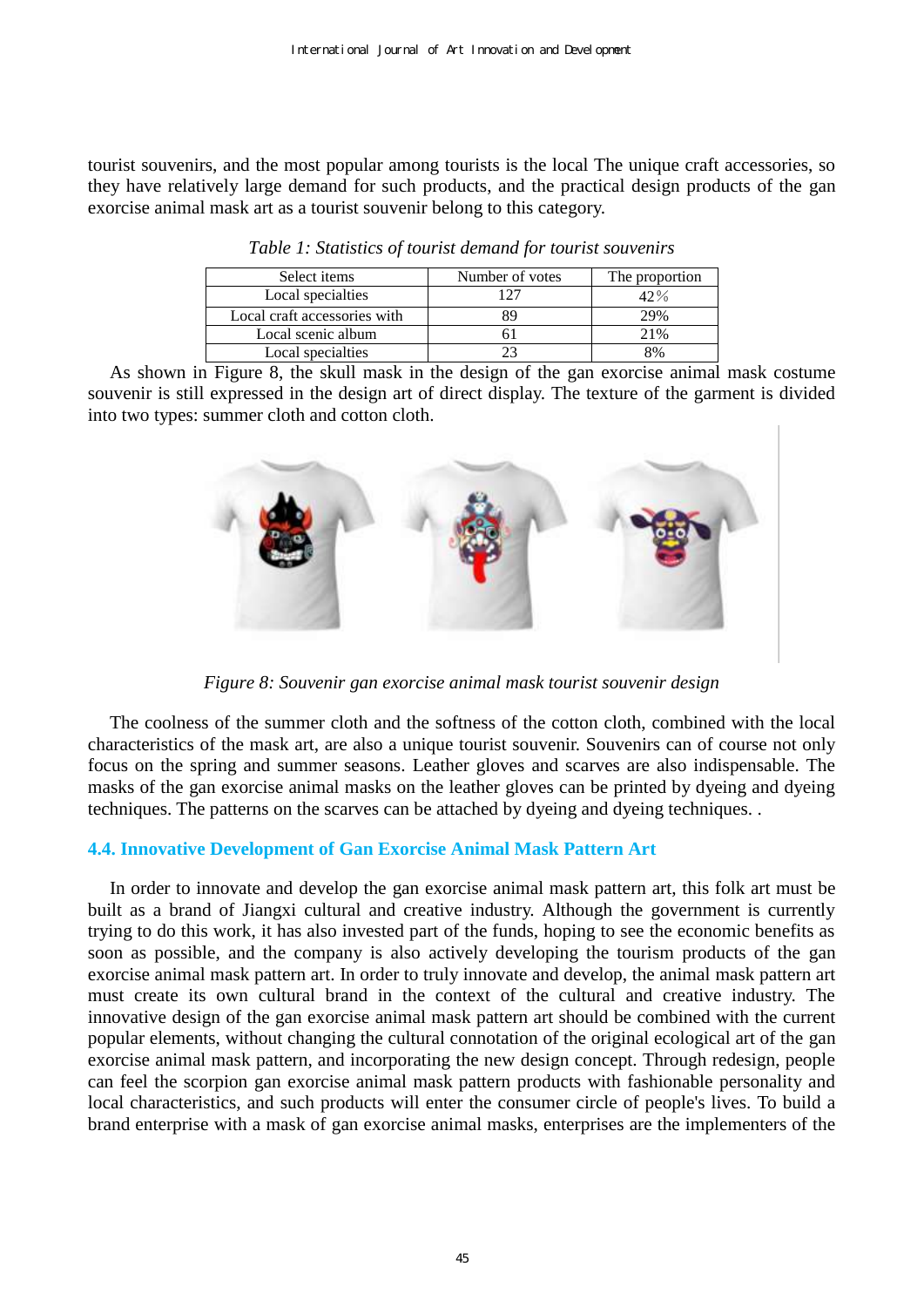industry, and the development of cultural and creative industries cannot be separated from the promotion of enterprises. Therefore, the local government should strive to build its own production enterprises for [gan](https://fanyi.sogou.com/?keyword=Gan&fr=websearch_submit&from=en&to=zh-CHS) exorcise animal masks and patterns. Through the cultural creativity, the company has cultivated a local [gan](https://fanyi.sogou.com/?keyword=Gan&fr=websearch_submit&from=en&to=zh-CHS) exorcise animal mask pattern culture tourism product manufacturer. Through the innovative design of the [gan](https://fanyi.sogou.com/?keyword=Gan&fr=websearch_submit&from=en&to=zh-CHS) exorcise animal mask pattern art, the culture is used to guide consumers, making this valuable folk culture and art re-enforced. People know and accept, and gradually form a brand of cultural and creative industries. With this business card, enterprises can better bring the tourism products that display the art of [gan](https://fanyi.sogou.com/?keyword=Gan&fr=websearch_submit&from=en&to=zh-CHS) exorcise animal masks to the market.

#### **5. Conclusions**

[Gan](https://fanyi.sogou.com/?keyword=Gan&fr=websearch_submit&from=en&to=zh-CHS) exorcise is an ancient and unique living fossil on the land of China. It condenses the customs and religious beliefs of the people of Jiangxi. It is closely related to the life of the people in Jiangxi. It is influenced by foreign culture and it blends Confucianism, Buddhism and Taoism. It reflects the wisdom and creation of the people in Jiangxi, and its profound folk culture connotation not only improves the national cohesion of the people in Jiangxi, but also the following research.

(1) Jiangxi [gan](https://fanyi.sogou.com/?keyword=Gan&fr=websearch_submit&from=en&to=zh-CHS) exorcise masks reflect the characteristics of local culture in Jiangxi. The performances of the Shu culture are diverse, and the lively and vivid performances of the gods, ghosts, beasts and other strange images. The colorful masks of Nanfeng's exorcise masks are exaggerated in the form of Wuyuan exorcise masks, and the simple style of Pingxiang exorcise masks represents the three characteristics of [gan](https://fanyi.sogou.com/?keyword=Gan&fr=websearch_submit&from=en&to=zh-CHS) exorcise masks. Through the imagination and exaggeration, folk artists carved out the unique artistic charm of the mask.

(2) The practical design of the mask art of the skull mask design is based on the practical function of the souvenir, breaking most of the traditions, the embarrassing situation that cannot be used in daily life, and the value index of tourist souvenirs. The design, cultural connotation and artistic aesthetics of the animal masks give the uniqueness of the tourist souvenirs. A series of market positioning also integrates the souvenirs more systematically, which is conducive to solving the messy phenomenon in the tourist souvenir market.

(3) The great challenge is that the [gan](https://fanyi.sogou.com/?keyword=Gan&fr=websearch_submit&from=en&to=zh-CHS) exorcise mask must follow the development path of the exorcise cultural creation industry and revitalize its vitality, thus demonstrating the vitality of Guizhou folk culture. R&D and regenerative design must incorporate new design concepts and new technologies.

#### **References**

- *[1] Debacker, P., Han, K., Kahng, A. B., Lee, H., Raghavan, P., & Wang, L. (2017) "Milp-based Optimization of 2d Block Masks for Timing-aware Dummy Segment Removal in Self-aligned Multiple Patterning Layouts." IEEE Transactions on Computer-Aided Design of Integrated Circuits and Systems, PP (99), pp.1.*
- *[2] Bourassa, S., Bouchard, P. A., & Lellouche, F. (2018) "Impact of Gas Masks on Work of Breathing, Breathing Patterns, and Gas Wxchange in Healthy Subjects." Respiratory Care, 63(11), pp.1350-1359.*
- *[3] Park, H., Cho, H., Lee, A. S., Yu, S., Lee, J. H., & Cho, K. Y., et al. (2017) "Multidirectional Wrinkle Patterns Programmed by Sequential Uniaxial Strain with Conformal yet Nontraceable Masks." Macromolecular Rapid Communications, 38(19), pp.1700311.*
- *[4] Chen, F. F., Zhang, C. S., Wang, Y. N., & Qiu, H. G. (2017) "Patterns and Cost-benefit Analysis*